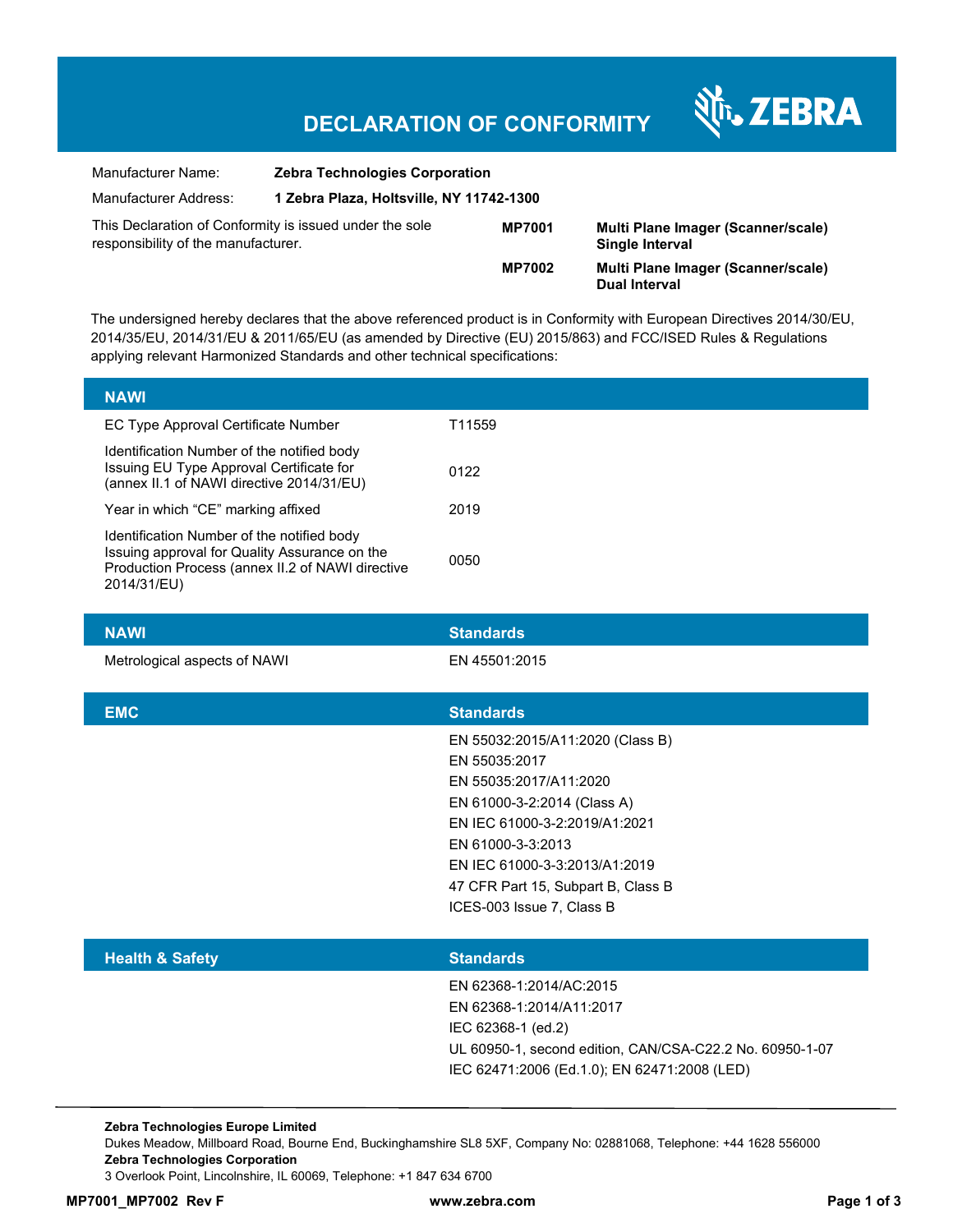## **DECLARATION OF CONFORMITY**



| <b>Environmental</b>                       | <b>Standards</b>  |
|--------------------------------------------|-------------------|
| Restriction of Hazardous Substances (RoHS) | EN 50581:2012     |
|                                            | EN IEC 63000:2018 |

US company representative for FCC Supplier's Declaration of Conformity (47 CFR Part 2.1071 to 2.1077) is Larry Zhou and can be reached at larry.zhou@zebra.com.

## **Signed on behalf of Zebra Technologies Corporation**

Place: Bourne End

*(Signature of authorized person)* Date of Affixing the CE Mark: 25 May 2017 Marco Belli Rev: Google Rev: Google Rev: Google Rev: Google Rev: Google Rev: Google Rev: Google Rev: Google Rev: G Sr. Manager, Regulatory **Date: 12 August 2021**